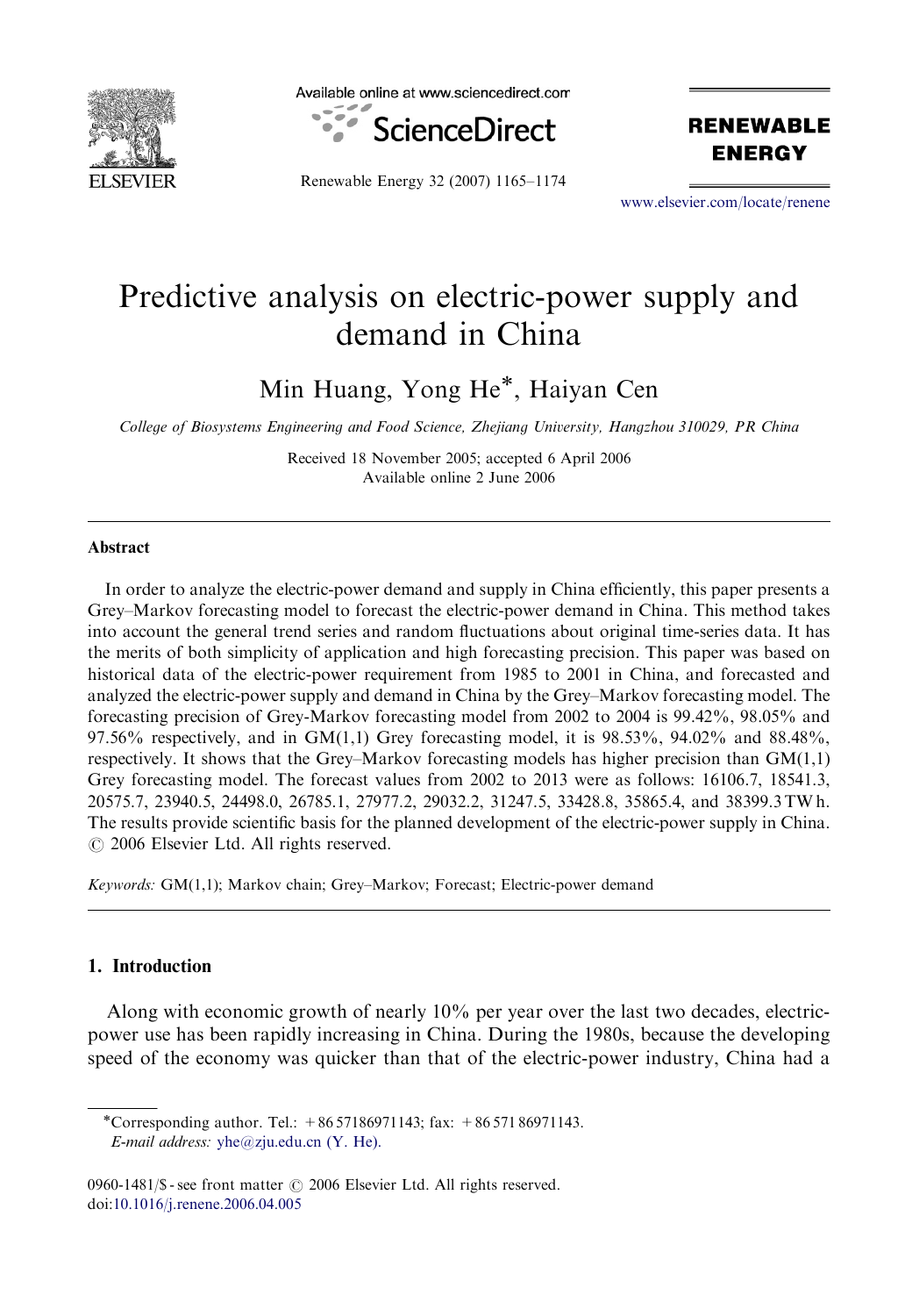scarcity of electric-power. To deal with the situation, China first innovated the investment system. In 1981, the Longkou power plant was constructed with joint venture by the central government and local units in Shandong province. In 1987, State Department advanced a ''twenty-words policy'' about power system innovation, which translated to English was ''government and corporation should be separated, a province is an entity, unite the electric-power network, attemp the system united, raise funds to build power plants''. In 1984, a Japanese company constructed a new hydropower station in the Yunnan province, which was called as Lubuge hydropower station. Because it was the first power plant constructed by foreign capital, it was also called as ''Lubuge shock wave'' which influenced the investment system of electric-utility industry very much. From 1985, State Department set up Huaneng Power International Corporation and other power corporations to raise foreign capital.

With the new policies, Chinese electric-utility industry developed very quickly. After the total electric-power equipped capacity exceeded 1 TW in 1987, the total electric-power equipped capacity exceeded 2 TW in 1995 and exceeded 3 TW in 2000. In 2004, the additional electric-power equipped capacity was 0.51 TW, which was at the first place of the world. The total electric-power equipped capacity was 4.47 TW. Chinese electric-power demand and supply began to keep a balance from 1996 [\[1\].](#page--1-0) The electric generation production of 1985 was 4117.6 TW h, and that of 2004 was 20418.08 TW h. It means that there was 4.98 times increase from 1985. The electric generation production had grown at 8.82% per year between 1985 and 2004. The total electric-power equipped capacity and the generation production of China were at the second place of the world, from 1996 untill now.

While great development was accessed in Chinese electric-utility industry, there were many problems which influenced the development of the society badly. Electric-power was a resource that could not be stored. The supply quantity had to equal the consumption. So neither the shortage of supply nor the short of consumption would influence the electricutility industry seriously. Perhaps, the whole occupation would be deficient due to lack work, and maybe insufficient supply would affect the function of different fields in society. In late 1980s, consumption of electricity in our country kept increasing between 9% and 10%. It reached 16% and became the top in history in 1991, while in 1992 and 1993, it kept above 11%. This period was called as over-economic. The lack of electricity appeared in the whole society. The power cut appeared even in Beijing. The government started to adjust the quo-status in 1993, which made the economy in China come into ''soft-land''. The consumption of the whole country was decreasing, and reached the bottom of 2.8%. It led to the free of electric equipments and the whole coal industry fell into deficit. The government made a stipulation on prohibiting building new electric factory during three years. However, the increase of consumption in 1999 recovered 6.2% and 9% in 2000. Since 2000, the lack of electricity pervaded from the delta in Changjiang River to Zhujiang River even the whole country. There were 12 provinces to cut power and limit the electric use. The lack of electric equipment was 20.35 GW. In 2003, the power of 22 provinces cut, the lack of electric equipment was 44.85 GW, which doubling compared to last year. The power of 24 provinces cut till 2004, and the largest lack of electricity reached 30 GW. It diffused in the whole country, including the undeveloped areas such as Guangxi, Yunnan, Guizhou, Shanxi, Neimenggu, Gansu, Qinghai, Ningxia et al. The summer of 2004, was considered to have experienced as the most serious lack of power since more than twenty years. The consumption of electricity was 19,458.4 TW h from January to November in this year. It increased 15.13% more than that in last year at the same time approaching to the top value.